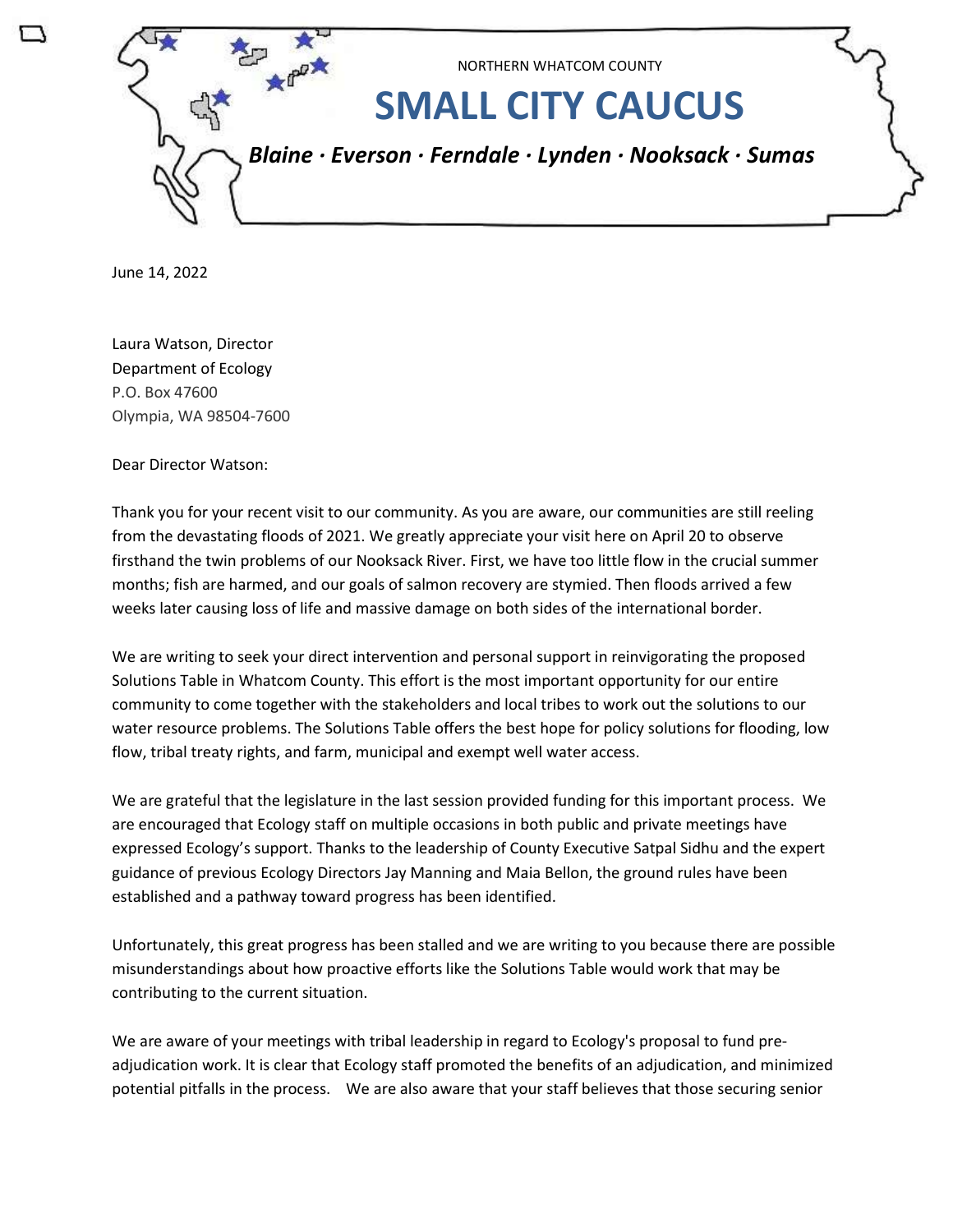water rights in an adjudication would then be in a position to negotiate with entities not granted senior rights. Staff also stated publicly that the litigation could be concluded in a short timeframe and with relatively minimal expense, but privately recognized that complicating factors could greatly increase the time and cost of litigation.

We bring this to your attention because of our concern over recent developments. Despite some excellent progress in Whatcom County's FLIP process in our April 26<sup>th</sup> design charrette, discouraging news followed in the April 28<sup>th</sup> Watershed Management Board meeting. In the April 26<sup>th</sup> meeting all parties, including tribal and state staff, worked together to discuss real solutions to our issues. Shortterm and long-term solutions were debated, discussed, and prioritized. All parties were encouraged that progress was being made.

The April 28<sup>th</sup> meeting dashed many of those hopes. Tribal leadership refused to join the Solutions Table process, preferring to wait until an adjudication is filed, and then noted the need for consensus in the process to move forward. This has effectively ended the progress toward critical policy solutions on water resource issues.

This decision was extremely discouraging. Could misunderstandings about the adjudication process have led to this decision? Have Ecology's efforts to promote adjudication led to the belief that litigation is the only way forward? While tribes may argue for a federal instream flow water right, it is unclear whether, where, and how much of a such a water right may exist. Further, even if such a federal instream water right is established, this type of water right cannot be transferred to other water users or for other purposes. Therefore, compensation for transfer of such a water right can only be accomplished under a settlement.

In tribal water rights settlements, there are precedents of significant federal funding for water resource infrastructure, economic development, and establishing water markets. The only way such settlements can occur is if the parties are working together to discuss solutions. We have no question about the sincerity of tribal leaders in seeking to improve the river and habitat for fish recovery and we share those goals.

There are many benefits available to the stakeholders and the two local tribes through the Solutions Table and a negotiated settlement. These include a much less costly and much shorter resolution of issues relating to rights and access. It means a focus on fish recovery and resolving the twin problems of the river, rather than a focus on an acrimonious legal defense of municipal water rights, individual farm, exempt well and individual farm water rights. It means the vast sums of taxpayer and private money taken from our communities for litigating a multi-decade battle over who has the right to our limited resource can be directed to actual solutions to our very significant water resource problems. In short, the Solutions Table offers an urgent path toward fish recovery and flood prevention, where litigation does not. Indeed, litigation will harm our community's efforts to assist in recovering salmon.